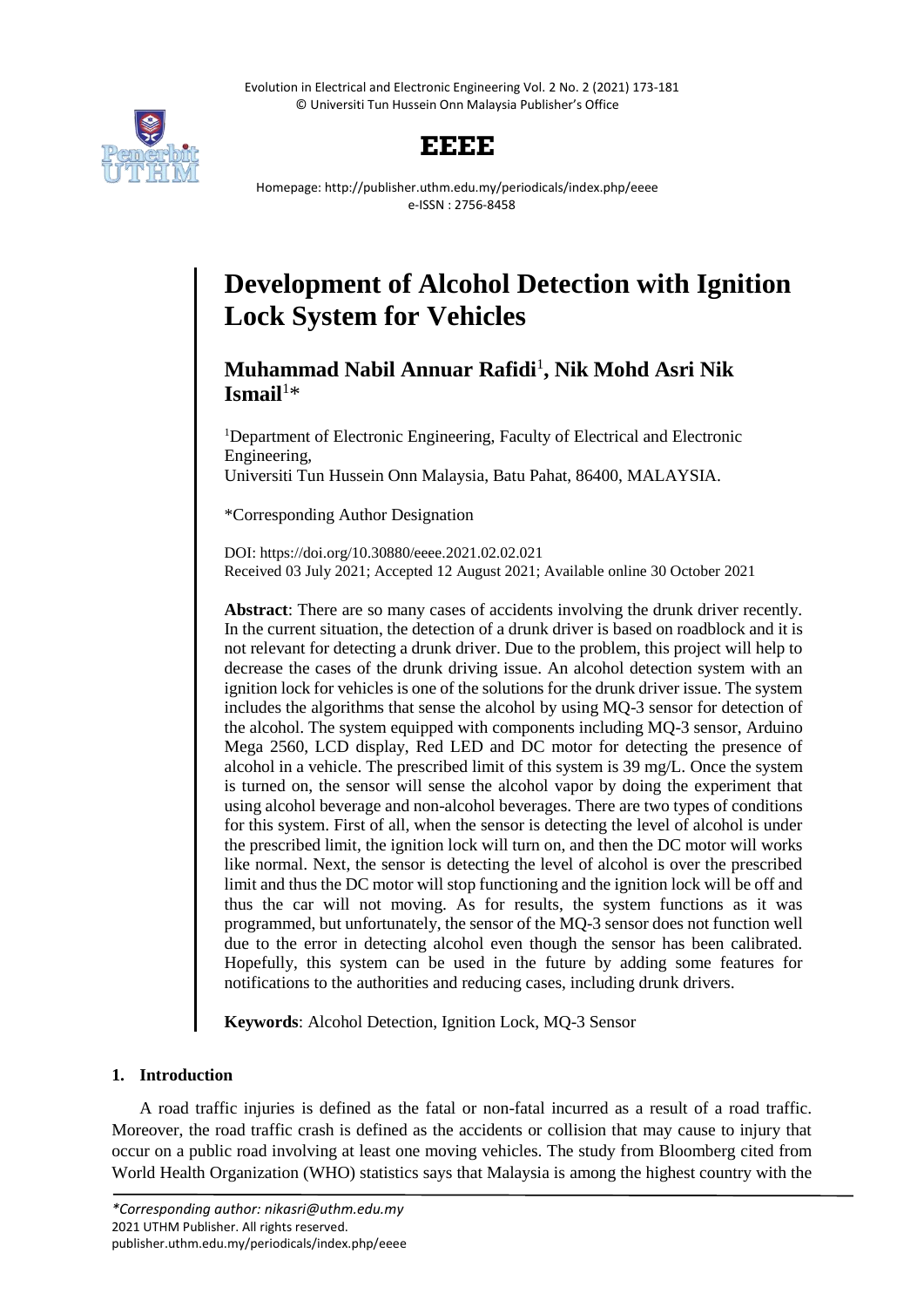riskiest roads after Thailand and South Africa. Malaysia has recorded a death rate of about 23 per 100,000 population [1]. Nowadays, lots of the road deaths were because of the drunk driver issues. Malaysia has one amongst all time low rates of road deaths caused by alcohol consumption in the Southeast Asia according to the most recent information from the World Health Organization (WHO) [2]. Even though Malaysia has recorded lowest percentage, Malaysian Government recently has taken action for tougher penalties for alcohol-related road deaths due to the rise of cases happened in early this year. The Road Transport Act (Amendment) 2020 had been operates starts 23 October 2020 as a new law for the reckless or dangerous driving involving the offence of causing death [3]. There were some of methods to detect the drunk drivers. But first, to detect the amount of alcohol intoxication of a drunk driver is usually determined by a measurement of the blood alcohol content. Depending on authorities, the blood alcohol content is measured by blood, breath and urine. Moreover, the breathalyzer is a device to detect amount of alcohol presence of the drunk driver by blowing their breath. Under the new law, the limit of alcohol content is now 22 micrograms in 100 ml of breath and the level which are line with World Health Organization (WHO) standards [4].

Drunk drivers in Malaysia had recently become a hot topic due to the increasing number of accidents involving the drivers that suspected of driving while intoxicated with alcohol. The reports from the police statistics states that within January until May 2020, the total drink driving cases involving deaths or injuries in Malaysia had been reported was 22 cases [5]. There were quite increasing in number compared to 2019 cases only at 23 cases for the whole entire years. The methods to detect the drunk driver was measured by breathing, blood and urine. But the efficient method was measured by breathing. Breathalyzer is a device to check alcohol pressure of the driver's breath by blowing their breath into the device. But sadly, this approach was only used if there was a roadblock, and it would cause a major traffic jam during the peak hour. Moreover, the navigation apps today will reveal about the road block ahead and there were chances to escape from the road block by using the other routes. They threaten other road users if they escape from the roadblock and drive in a drunken state.

This project proposes to develop the alcohol detection with ignition lock system for vehicles. This project will develop hardware and software for detecting the alcohol with a detection lock system. In the controller algorithm phase, the coding of detection of alcohol will be uploaded by Arduino IDE. Arduino Mega 2560 is used as a microcontroller for the system to detect the presence of alcohol while MQ-3 sensor is used to detect the presence of alcohol in a vehicle. In the controller algorithm phase, the coding of detection of alcohol will be uploaded by Arduino IDE. The value limit of the system that has been programmed is above 39 mg/L of breath for high. Finally, this project will evaluate the functionality of the system in detecting drunk drivers.

#### **2. Literature Review**

Excessive intake of alcohol had been known as a primary factor of a driver's inability to properly drive a car and thus, will increase risk of the said driver to involve accidents. The risk of accidents that causing injury or death will be higher due to the influence of alcohol while driving. Deputy Housing And Local Government (KPKT) Minister Datuk Seri Ismail Abd Muttalib said "between 2016 and 2020, there were 771 cases of accidents caused by the influence of alcohol, which resulted in 44 deaths". Based on the data from The Royal Malaysia Police (PDRM), there were 21 cases of drunk drivers were reported within January 2020 until May 2020 with 8 deaths. Due to this problem, Malaysian Government had enforced about the new law in the amended Road Transport Act 2020 about taking the firm action for the drunk and reckless driving. Furthermore, the prescribed limit of alcohol will be lowered also by the government within 35 micrograms to 22 micrograms of alcohol in 100 ml of breath.

### 2.1 Measurement of Alcohol content

Blood alcohol content is refers to the volume of alcohol in bloodstream that expressed as milligrams per liter (mg/L). There are some factors that affecting the blood alcohol content such as the amount of drinks intake, the weight of the drunker, the gender of the drunk persons, the body fat and the meal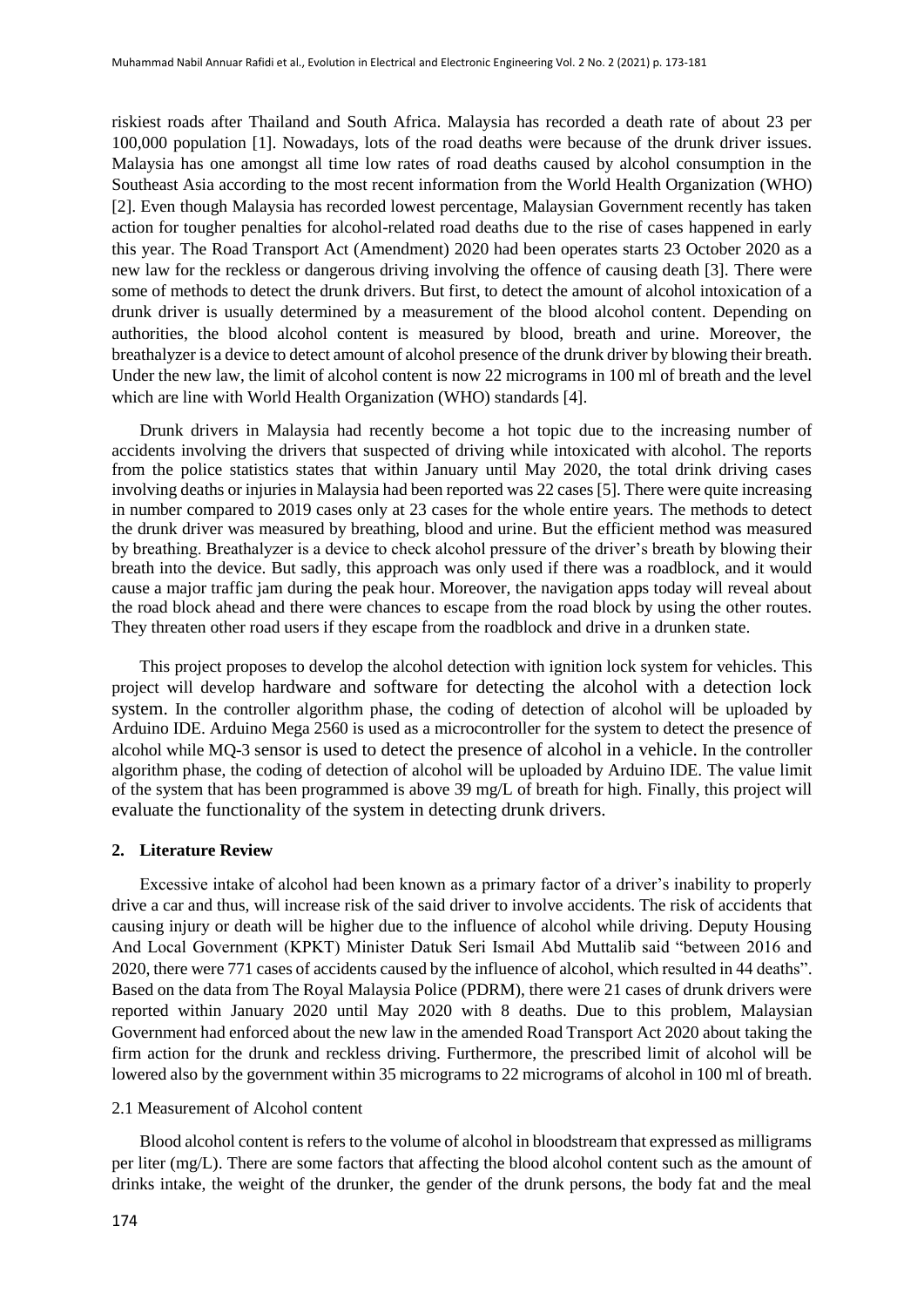intake before drinking. A person with the empty stomach is more tend to reach the higher blood alcohol content due to the slows the rate at which alcohol passes into the bloodstream. The first legal limit for BAC used was 0.15 of blood alcohol content. In Malaysia, the government had announce the new amendment about the prescribed level limit of alcohol intake under Section 45G of the Road Transport Act 1987 including the 22 micrograms of alcohol in 100 millimeter of breath, 80 milligrams of alcohol in 100 milliliter of blood and 67 milligrams of alcohol in 100 millimeter of urine. Due to the prescribed limit for blood test which is at 80 milligrams, there is a formula to calculate the blood alcohol content. But first, it can be said that there is a standard ratio used for the conversion factor to determining the blood alcohol content which is 2100:1. This means that 1 millimeter of blood has 2100 times more alcohol than 1 milliliter of air in the lungs. BAC is expressed in ethanol weight, weighed by 210 liters of breath that measured in grams. Then, divide by 1000 the 210 to find the BAC percentage by multiplying by mg/L in breath. The equation below shows the formula to calculate the percentage of BAC:

$$
\%BAC = breath\left(\frac{mg}{L}\right) \times \frac{210}{1000} \qquad Eq. 1
$$

It is well known that the average percentage of blood alcohol content in Malaysia is 0.08. By using the aforementioned formula, it is possible to determine the value of breath where the breath (mg/L) for a 0.08 blood alcohol content is equivalent to 0.381 for the same amount of BAC. According to the data sheet for the MQ-3 sensor, the detecting range of this sensor is up to 10 mg/L and the range is up to 1023. The numeric value of 0.381 mg/L of alcohol can be determined using the 1023 value as a baseline for real-time computation. Therefore, if the breath contains 0.38 mg/L of alcohol, the numeric value for the amount of alcohol is roughly 39.

$$
\frac{0.381}{10} = \frac{x}{1023}
$$
 Eq. 2

$$
x = 38.97 \; \text{equivalent to } 39 \qquad \qquad Eq. 3
$$

#### 2.2 Review of the Previous Research

There are lots of the research that can be found on the internet that are related to the sensor that sense the presence of alcohol in the car which is being applied by many people to test the alcohol level. Furthermore, even the government had changed the law, there are still got the cases that involving of the drunk issue when driving. The literature review for this study is to collect the information or research about the previous work that related to the alcohol detection system in the car. This study also will figured out on how to improve the method of the presence of the alcohol and also providing a better understanding of the research study that have been discussed and summarized, as in Table 1. From the Table 1, it shows the comparison of the previous work on the detection system of alcohol. As seen from the table, the similarity of all the study is the uses of components are quite same and the difference is the notification system by using the communication components. But, there is a study where the notification is not used because of focusing more on how to ignite the engine of the car. In conclusion, some of the features can be used to the final year project to develop the detection system of alcohol.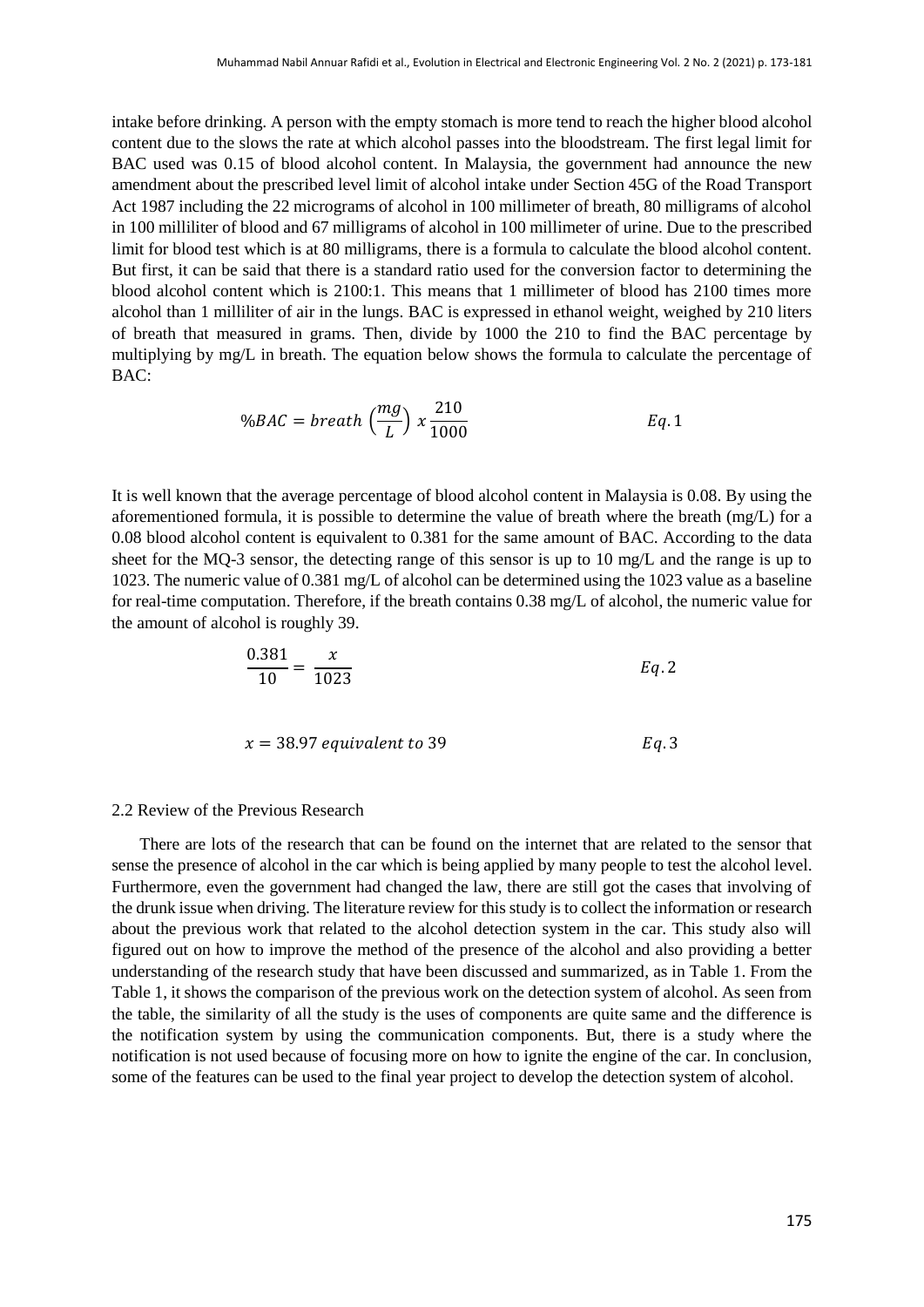| Ref.<br>No | Operation of the System                                                                                                                                                                                                                                                                                                               | Microcontroller and<br>sensor                                                                                                                         | <b>Ignition System</b>                                                                                               |
|------------|---------------------------------------------------------------------------------------------------------------------------------------------------------------------------------------------------------------------------------------------------------------------------------------------------------------------------------------|-------------------------------------------------------------------------------------------------------------------------------------------------------|----------------------------------------------------------------------------------------------------------------------|
| [6]        | The system use the microcontroller and a sensor to<br>detect the presence of alcohol and had the IOT<br>components to send the notification to the officers<br>about the current location of the drunk driver. The<br>system also displaying the text when the level<br>alcohol in high or low.                                       | ATMEGA<br>of<br>2560<br>Arduino<br>Mega<br>as<br>controller and use sensor<br>MQ-2 first and<br>the<br>change to MQ-3 sensor<br>for better detection. | Turn off the ignition<br>when<br>system<br>the<br>prescribed limit<br>is<br>more than 400 ppm.                       |
| $[7]$      | The MQ-3 sensor will detects the presence of<br>alcohol in the surroundings. If the alcohol<br>concentration is high, the sensor will give the<br>reading to Arduino and the DC motor will stop as<br>representative the engine of the car. The<br>notification system will send the location to the<br>civil forces for take action. | Arduino Uno as<br>microcontroller, MQ-3<br>sensor as sensor for the<br>detection system                                                               | Turn off<br>DC<br>the<br>when<br>the<br>motor<br>reading of alcohol is<br>than<br>the<br>greater<br>threshold level. |
| [8]        | The project is developed by integrating alcohol<br>sensor by using sensor MQ-3. The sensor will<br>detect the alcohol content in human breath. When<br>the reading of alcohol level is too high, the buzzer<br>will rings and the ignition will turn off by the relay<br>and no notification system.                                  | Arduino Uno as<br>microcontroller, MQ-3<br>sensor as sensor for the<br>detection system                                                               | The ignition lock will<br>down<br>when<br>shut<br>detecting<br>the<br>percentage of alcohol<br>is over limit.        |

#### **Table 1: Comparison of previous research for detecting alcohol**

# **3. Methodology**

#### 3.1 System for detection of drunk driver

As seen from the block diagram in Figure 1, the LED, LCD, DC motor and Ignition lock are connected to an output from the microcontroller. First of all, the sensor will sense the presence of alcohol from the breath of the drunk driver and will send the signal to the Arduino Mega 2560 as a microcontroller if the sensor detects the alcohol. After that, the microcontroller will analyzed level of alcohol that programmed to determine the level is high or low. If the level of alcohol is high, the car will not start and the dc motor will be shut down for precaution for the driver. Next, if the level of alcohol is low, the LCD will display the level of alcohol and the dc motor will run as normal.



**Figure 1: Block diagram of the system.**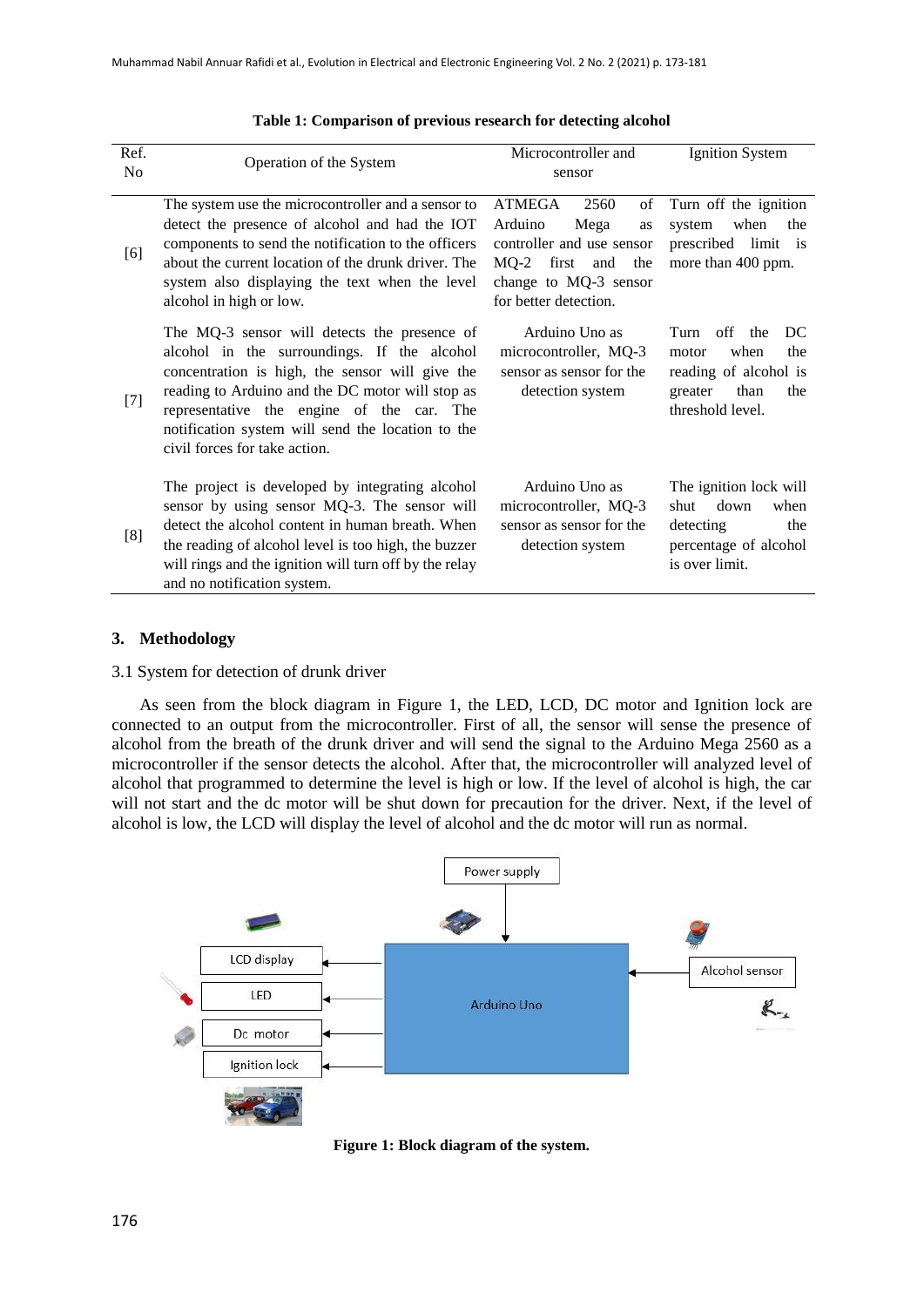# 3.2 Flowchart of the system

The outcomes from this experiment had only two possible outcomes. Either low reading of alcohol presence or high reading of alcohol presence. If the reading are low, the motor will run as normal. For your information, the motor was represent the car's engine of the driver. After that, if the sensor detects the alcohol in high number, the motor will shut down by itself with usage of a relay to this circuit. Figure 2 below, shows the flowchart on how the system works.



**Figure 2: Flowchart of the system to detect the presence of alcohol.**

# 3.3 Specification of hardware

It has been determined which kind of hardware specification would best suit the system in terms of power, level of alcohol, and other factors for accuracy in the detection of alcohol in order to complete the project. Table 2 shows the description of the specification.

| <b>Table 2: Description of the Specification</b> |  |  |
|--------------------------------------------------|--|--|
|--------------------------------------------------|--|--|

| <b>Hardware</b>                           | <b>Software</b> |
|-------------------------------------------|-----------------|
| Arduino Mega 2560 as microcontroller      | Arduino IDE     |
| MQ-3 Alcohol Sensor                       | Fritzing        |
| De Motor                                  |                 |
| Liquid Crystal Display (LCD)<br>$\bullet$ |                 |
| Key Ignition Switch                       |                 |
| Light Emitting Diode (LED)                |                 |
| Relay                                     |                 |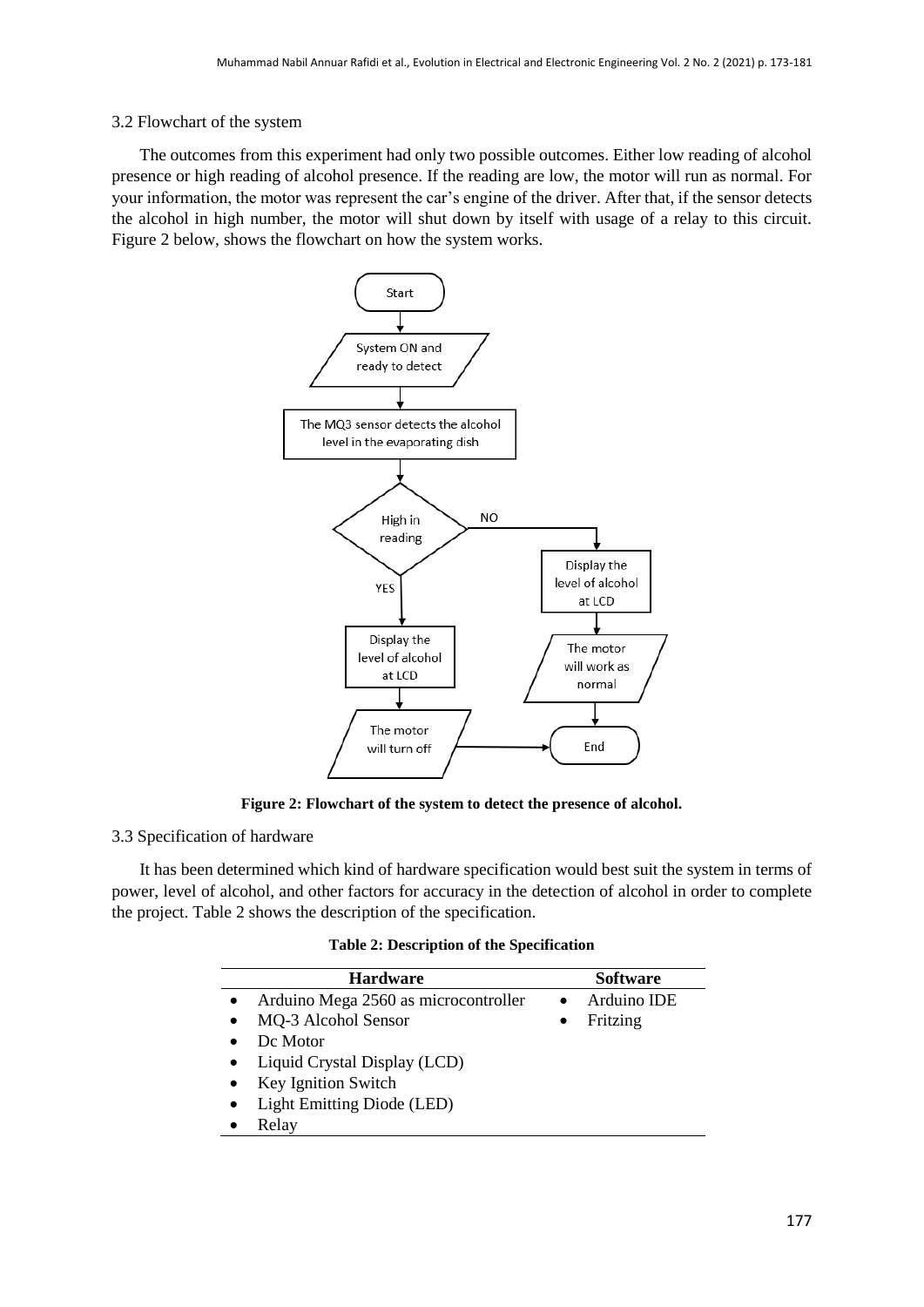## 3.4 Circuit Connection

The system is equipped with the MQ3 sensor that will sense the presence of alcohol and the sensor will give the output to the Arduino Mega 2560 and then it will display the level of alcohol by the LCD. As seen from Figure 3, the illustration of the system's circuit that sketch in the Fritzing software.



**Figure 3: The system's circuit connection to detect alcohol.**

# **4. Results and Discussion**

The result that has been obtained from integrated system as stated in Figure 3. This project will be used the two sensors of MQ3 as seen in Figure 4 because of there will be error for detection alcohol. For your information, only a sensor will be used to detect the alcohol at one time and then the other sensor will be replaced the existing sensor to see the comparison for both of the sensor.



**Figure 4: The old (left) and new (right) of MQ3 sensor that been used.**

# 4.1 Calibration of MQ-3 sensor

The outcome for the previous test was not successfully done because of the error on reading the alcohol. To overcome the problem, the calibration need to be done to get the maximum accuracy for detecting the alcohol presence. As stated in the website [5], the sensor must be fully warmed up in order to achieve maximum accuracy. Figure 5 shows the process of calibration for the MQ-3 sensor by using some simple coding to sense the alcohol in the hand sanitizer solution that contain alcohol.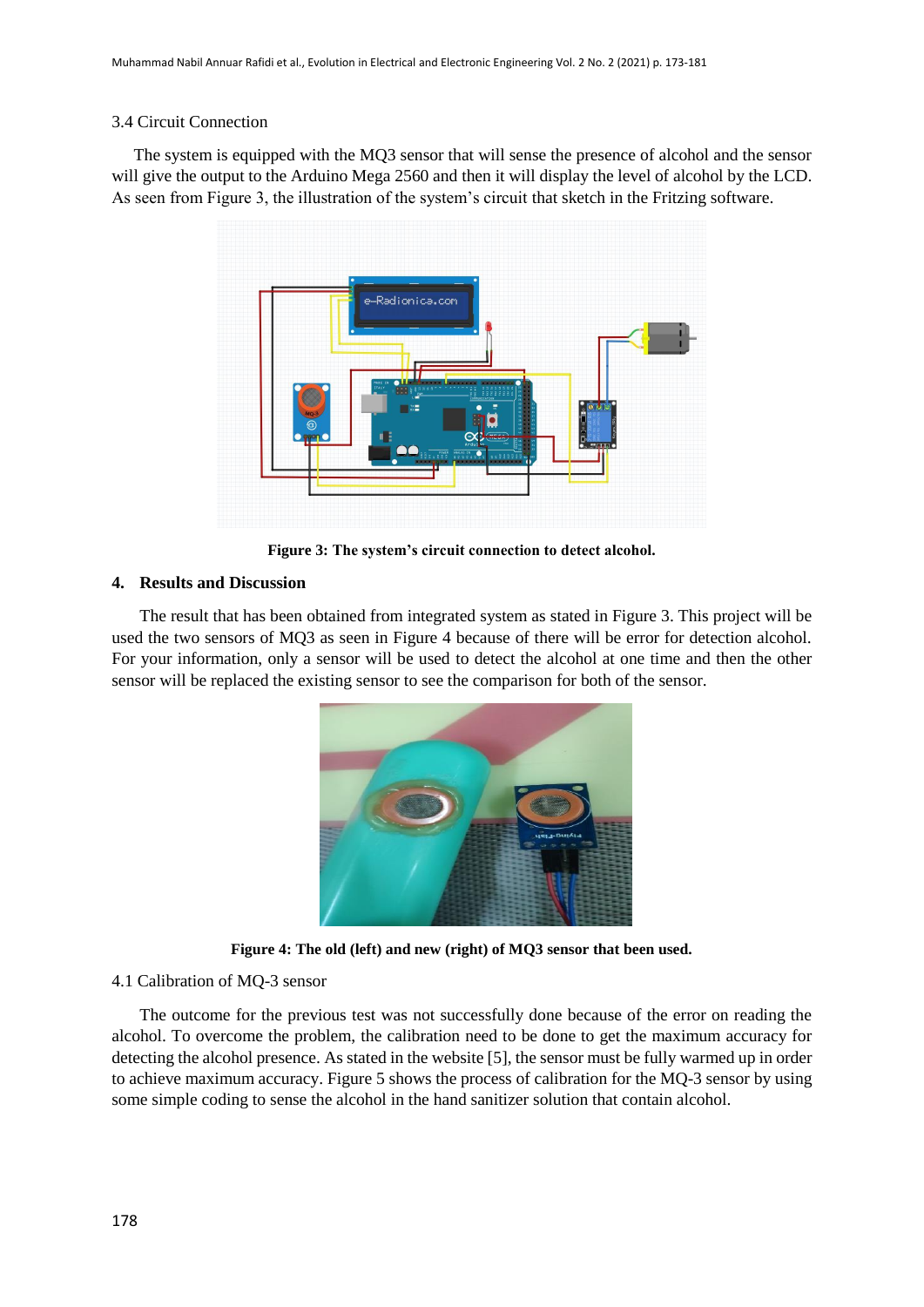

**Figure 5: The process calibration of the MQ3 sensor.**

# 4.2 Detection of alcohol presence

The system begins to operate once the power source is linked to the microcontroller and is capable of providing electricity to all of the circuit's components. After that, the LCD will light up to indicate for the circuit to fully functions. The sensor was set at 39 for the limit for the alcohol concentration. There were two conditions to test the effectiveness of the sensor to sense the alcohol:

- a) Heating process of the alcohol by using gas stove or Bunsen burner.
- b) The sensor was placed direct to the alcohol with no heating process.

4.3 Tables of results for both method

a) Heating process of the alcohol by using gas stove or Bunsen burner.

In this method, the alcohol beverages need to be heated to get the vapor from the heating process. The alcohol solutions need to be heat same as our body temperature which at 37 degree Celsius. The Table 3 shows the outcomes of the result. As seen from this table, the system detects the alcohol in high level of reading and then all of the components works as it programmed.

| <b>Components</b>  | <b>Results</b>                       |  |
|--------------------|--------------------------------------|--|
| De Motor           | <b>Stop Running</b>                  |  |
| <b>LCD</b> display | High in reading the<br>alcohol level |  |
| Led light          | Lights up                            |  |

#### **Table 3: Result for detecting alcohol by heating process**

As shown in the Table 3, the system detects alcohol at a high level of reading and then all of the components function as expected. When the level of alcohol is high, the Dc motor will stop running, LCD display will appear the level of alcohol in high and then Led light will turn on.

b) The sensor was placed direct to the alcohol with no heating process

There are two conditions of the system that must be carried out in this method, which are by using alcoholic beverages and non-alcoholic beverages. This method also uses the two sensors of the MQ3 to see the comparison of each sensor. Table 4 shows the results for non-alcoholic by using the old and new MQ3 sensors, respectively. From Table 4, it shows the system was working fine due to the dc motor and led lights. When the reading of alcohol is low, the dc motor will run as normal, led light will not light up and if the reading of alcohol is high, the dc motor will turn off, the Led light will be light up. But unfortunately, there was an error to the old sensor. The reading of alcohol was high and it caused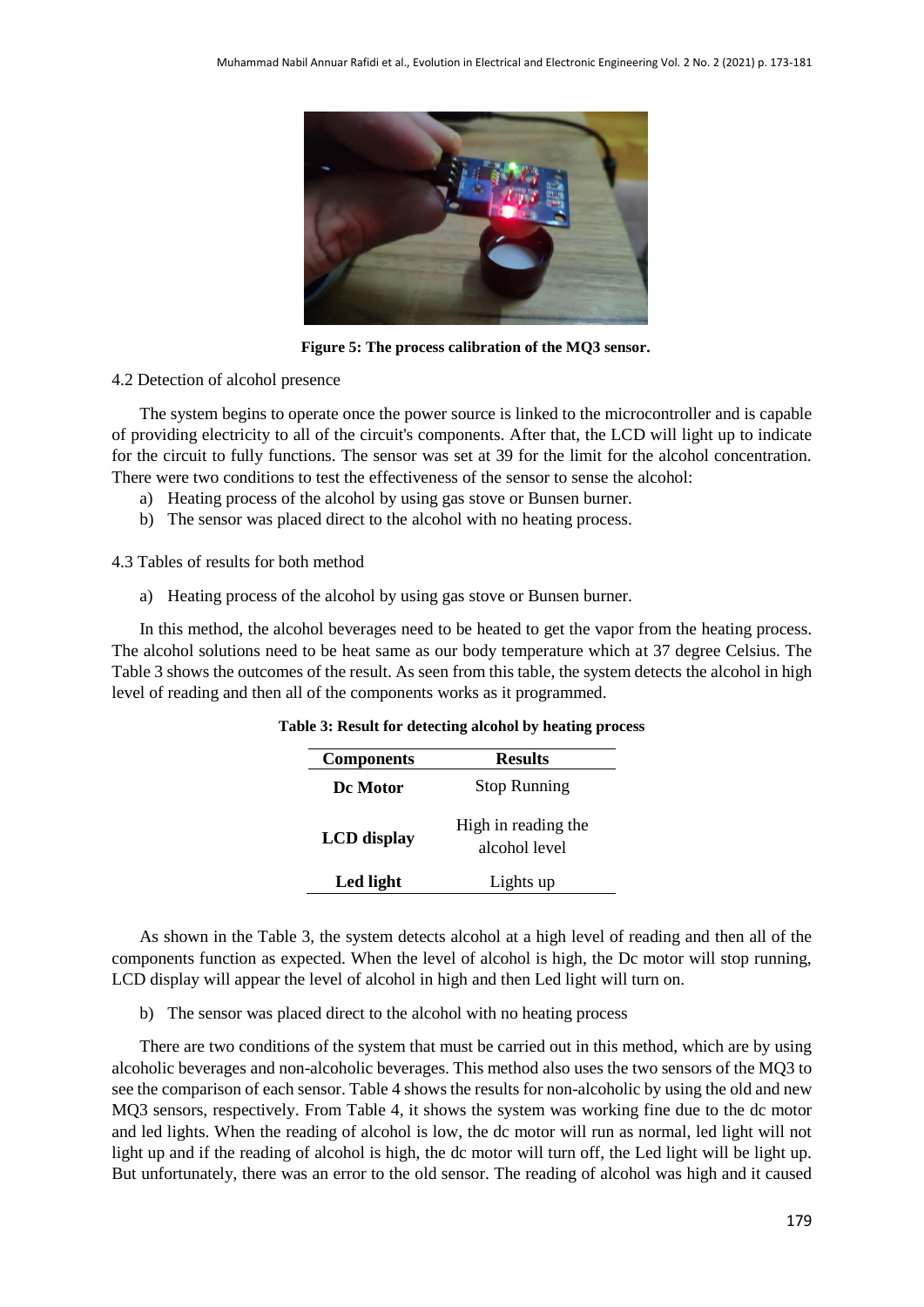the system to function as it was designed to. The old sensor should have detected the non-alcoholic beverage with a low alcohol reading, but it detected it with a high reading.

|                    | <b>Results</b>                       |                                     |  |
|--------------------|--------------------------------------|-------------------------------------|--|
| <b>Components</b>  | Old MQ3 Sensor                       | <b>New MQ3 Sensor</b>               |  |
| De Motor           | <b>Stop Running</b>                  | Not stop                            |  |
| <b>LCD</b> display | High in reading the<br>alcohol level | Low in reading the<br>alcohol level |  |
| Led light          | Lights up                            | Lights off                          |  |

**Table 4: The results for non-alcoholic by using the old and new MQ3 sensor.**

Table 5 shows the results for alcoholic by using the old and new MQ3 sensor, respectively. From the Table 5, the system working fine but there was an error for the new MQ3 sensor because the sensor detect the alcohol beverage in low level. The new sensor should have detected the alcoholic beverage with a high alcohol reading, but it detected it with a low reading. From the results collected, the sensors was not sense the alcohol accurately even though the sensor already calibrated.

|                    | <b>Results</b>                       |                                     |
|--------------------|--------------------------------------|-------------------------------------|
| <b>Components</b>  | Old MQ3 Sensor                       | <b>New MQ3 Sensor</b>               |
| De Motor           | Stop working                         | No stop                             |
| <b>LCD</b> display | High in reading the<br>alcohol level | Low in reading the<br>alcohol level |
| Led light          | Lights on                            | Lights off                          |

**Table 5: The results for alcoholic by using the old MQ3 sensor.**

#### **5. Conclusion**

The development of alcohol detection with ignition lock system for vehicles is a research project that may be used to prevent road accidents caused by drunk driving. There were two objectives of this project that need to be fulfilled at the end of the research. The first objective was to develop the hardware and algorithm for the alcohol detection system. The system works perfectly as it was programmed, but the sensor was not working well due to the inability to sense the alcohol accurately, even though the calibration had been done. Next, the second objective was to evaluate the functionality of the system in detecting drunk drivers. Hopefully, the project can inspire all car manufactures in the country to develop this project in the future.

#### **Acknowledgement**

The authors would like to thank the Faculty of Electrical and Electronic Engineering, Universiti Tun Hussein Onn Malaysia for its support.

#### **References**

[1] T.Ruxyn and J. Clrek Maxwell, "Deaths rates on Malaysian roads is 3rd highest globally, more than China and India, " SAYS NEWS, vol2, pp. 68-73, 2017.